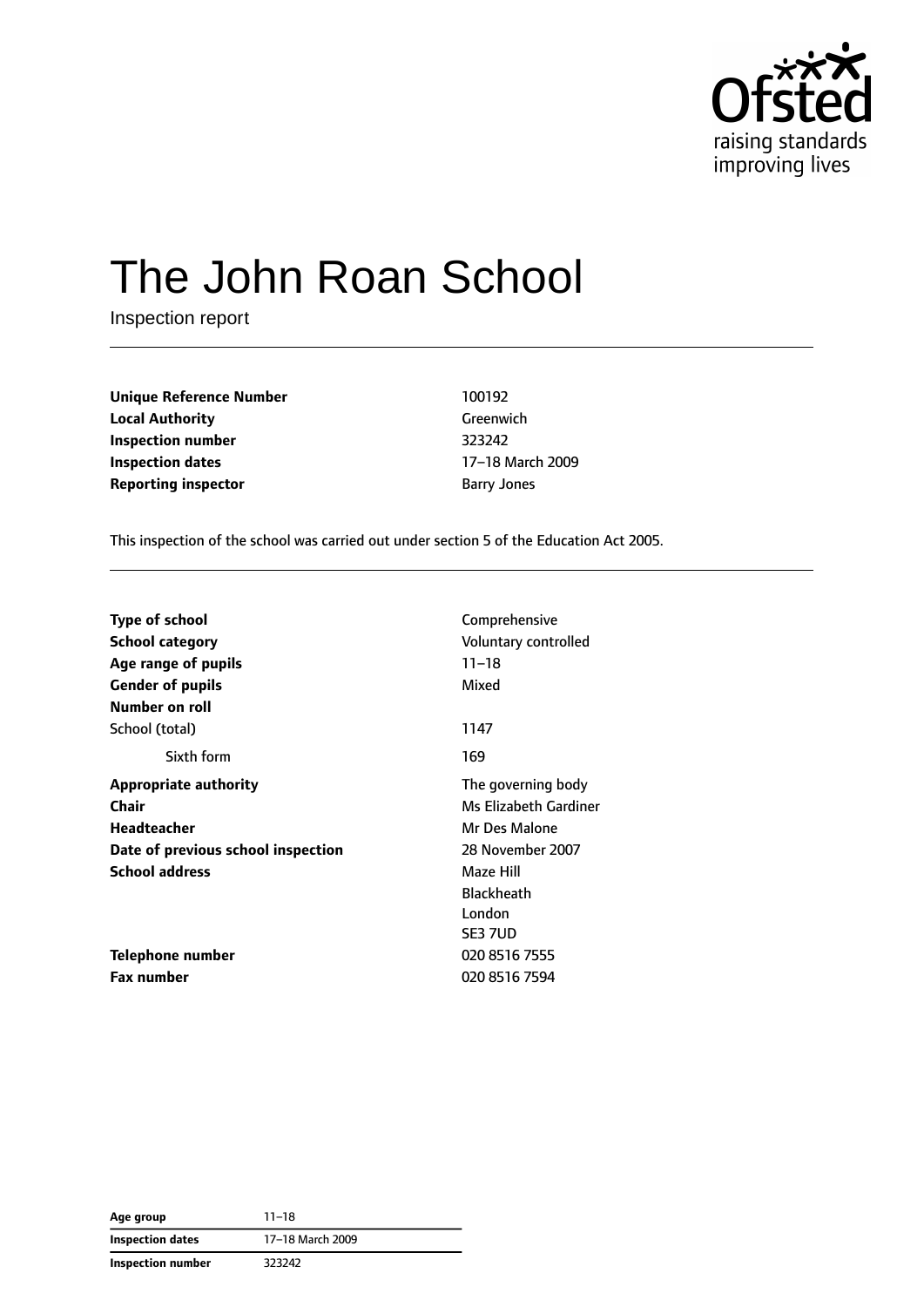.

<sup>©</sup> Crown copyright 2009

Website: www.ofsted.gov.uk

This document may be reproduced in whole or in part for non-commercial educational purposes, provided that the information quoted is reproduced without adaptation and the source and date of publication are stated.

Further copies of this report are obtainable from the school. Under the Education Act 2005, the school must provide a copy of this report free of charge to certain categories of people. A charge not exceeding the full cost of reproduction may be made for any other copies supplied.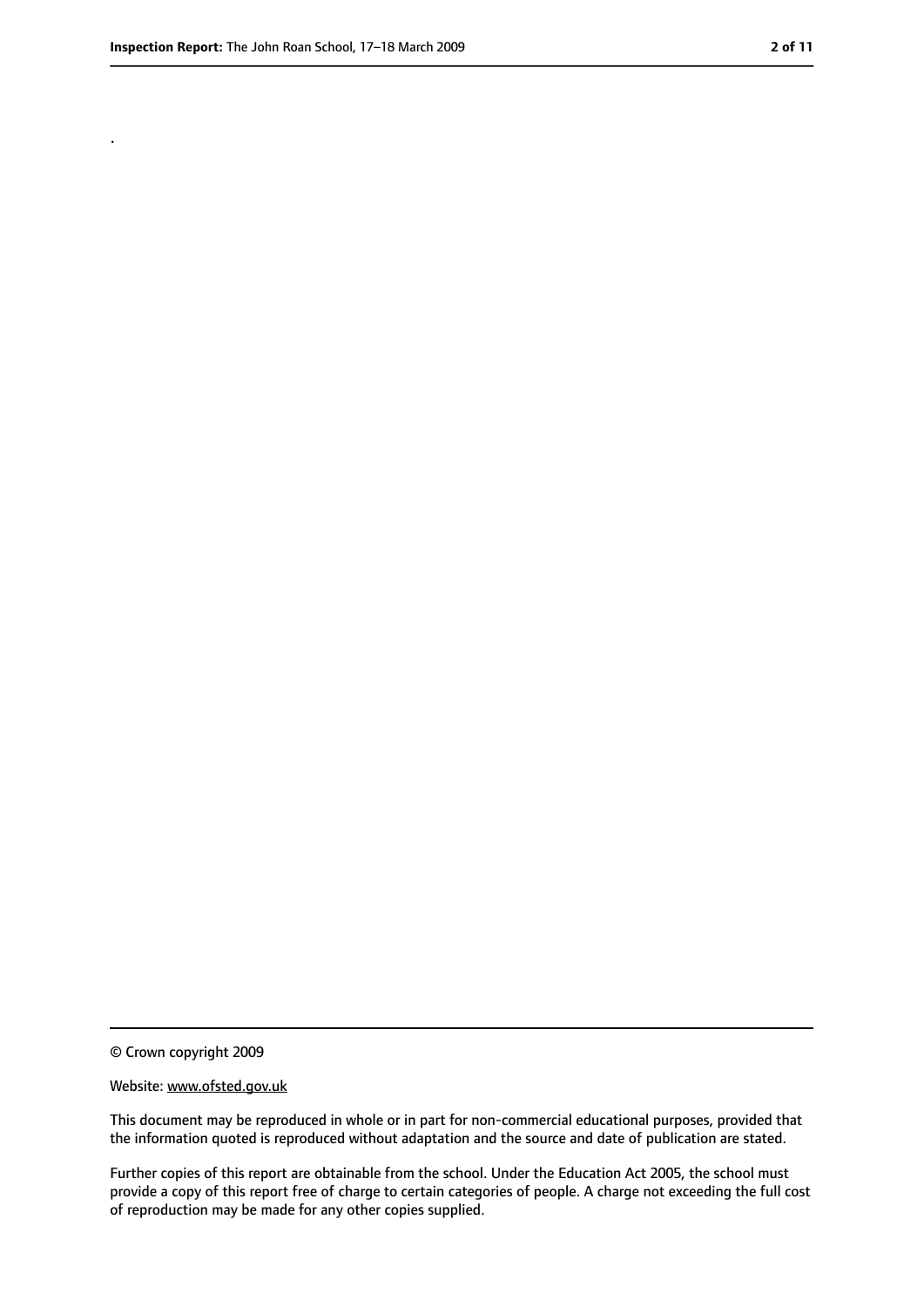# **Introduction**

The inspection was carried out by five Additional Inspectors.

#### **Description of the school**

John Roan School is larger than most schools, and has a higher than average proportion of boys. It is located on two sites about 400 metres apart. The proportion of students who are eligible for free school meals is almost treble the national average. It has higher proportions of students from minority ethnic backgrounds and who speak English as an additional language than the great majority of schools. The proportion of students with learning difficulties and/or disabilities is above average. These are mainly specific learning difficulties or behavioural, social and emotional issues. The school has the Healthy School Award and the silver award for work-related learning.

The school was given a Notice to Improve by its previous inspection. Significant improvement was required to improve students' behaviour, the quality of teaching and learning, particularly in Years 7 to 11, and the quality of accommodation in conjunction with the local authority. An interim headteacher was appointed in January 2008 and he was confirmed as the substantive headteacher in April 2008.

#### **Key for inspection grades**

| Outstanding  |
|--------------|
| Good         |
| Satisfactory |
| Inadequate   |
|              |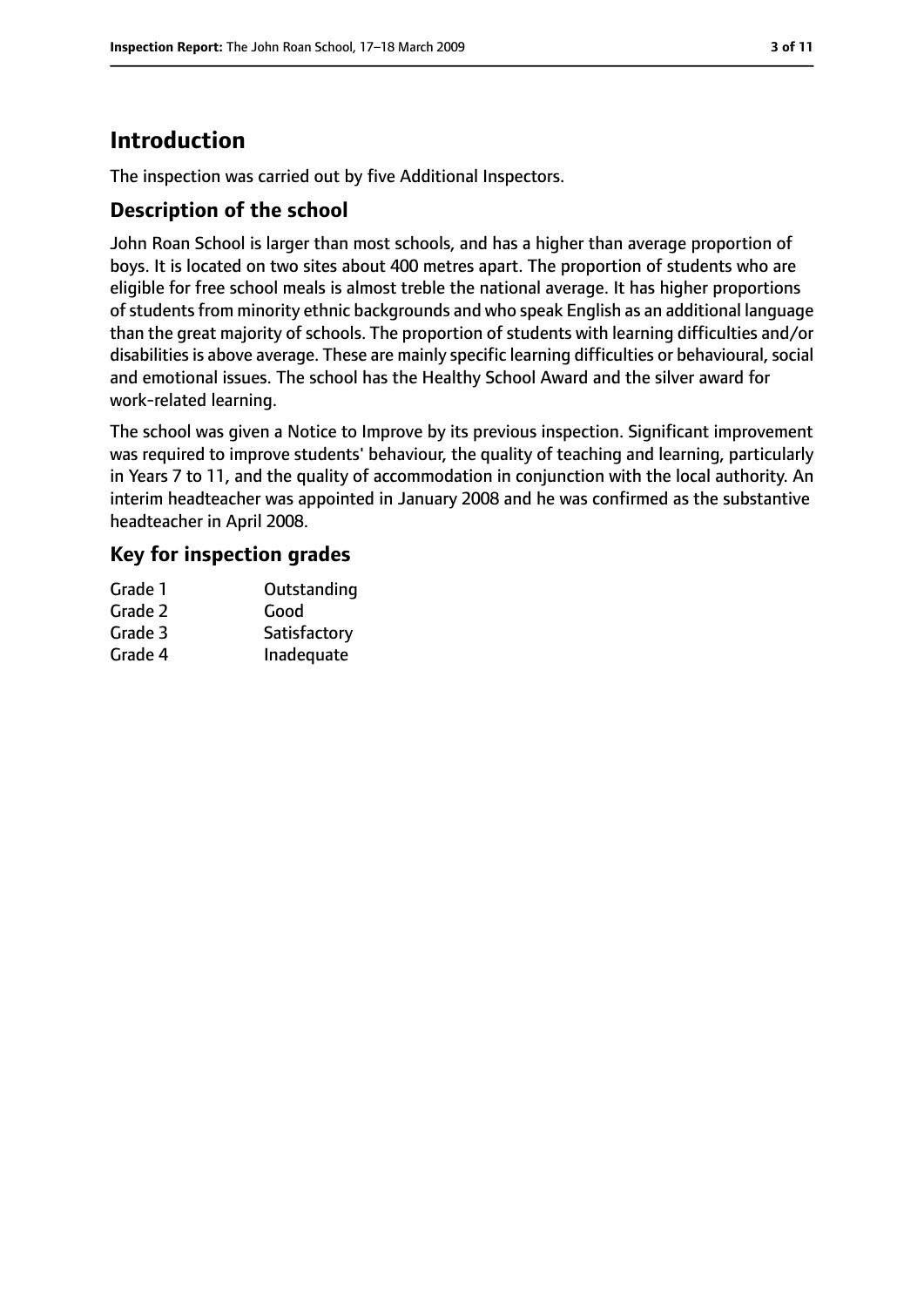#### **Overall effectiveness of the school**

#### **Grade: 3**

In accordance with section 13 (5) of the Education Act 2005, Her Majesty's Chief Inspector is of the opinion that the school no longer requires significant improvement. The very good leadership of the new headteacher has galvanised the staff. They have responded enthusiastically and say that staff morale has improved significantly and is now good. As a result of their hard work the school is now satisfactory and is improving. There are some good features. Most parents are appreciative of the school's efforts. As two parents wrote, 'The headteacher has transformed the school' and 'The headteacher, along with his senior team, has created a strong ethos of belonging and aspiration'.

Studentsjoin the school with attainment that is below average. Standards at GCSE level improved in 2008 but are also below average and achievement over time is satisfactory. As the result of a concerted, successful effort, teaching and learning are satisfactory and improving. This means that students are making better progress. However, progress is uneven because some inconsistencies in teaching remain. Students make outstanding progress in history but until recently their progress has been unsatisfactory in subjects such as design technology. Progress is satisfactory in English and mathematics, but improvements have lagged behind the average for other subjects. The school takes very decisive action where departments are identified as underperforming. Expectations are raised and this has led to improvements in all departments. Teachers now have much better data on the prior attainment and progress of students in their classes. Data are used effectively to help students with learning difficulties and they make good progress. However, teachers vary in how well they make use of assessment data in their lesson planning to meet the needs of all groups. The needs of all students are therefore not met consistently in all classes.

Students' behaviour in class is good. This is a marked improvement since the previous inspection. It means that there is a positive working atmosphere in the great majority of classes and more productive learning takes place. Behaviour around the school is a little more boisterous but is kept within bounds by a watchful staff. Students' personal development is good as a result of effective pastoral care. The school council is well established and feels that its views are valued. Attendance has improved and the proportion of students who are persistent absentees has reduced to below average. This is the result of effective working with the attendance officer and a robust approach, including prosecution in extreme cases. Provision for work-related and enterprise activities is good. Students' enjoyment is enhanced by a wide range of extra-curricular activities. Resources for information and communication technology (ICT) have been considerably enhanced. This creates opportunities for teachers to use ICT to promote learning in their own subject. However, their use of ICT is at an early stage.

The driving force for change is the headteacher. Staff have rallied round and an effective senior leadership team has been established. The school has an accurate knowledge of its strengths and weaknesses. The tracking of students' attainment has improved but this is a recent initiative. Results are being used well to identify and address dips in performance in Year 11. The procedures are not yet so well established in other years. The school cannot be sure, therefore, that it is identifying underperformance in all year groups. However, given the strength of the senior leadership team, an effective governing body and an improving picture, the capacity to improve further is good.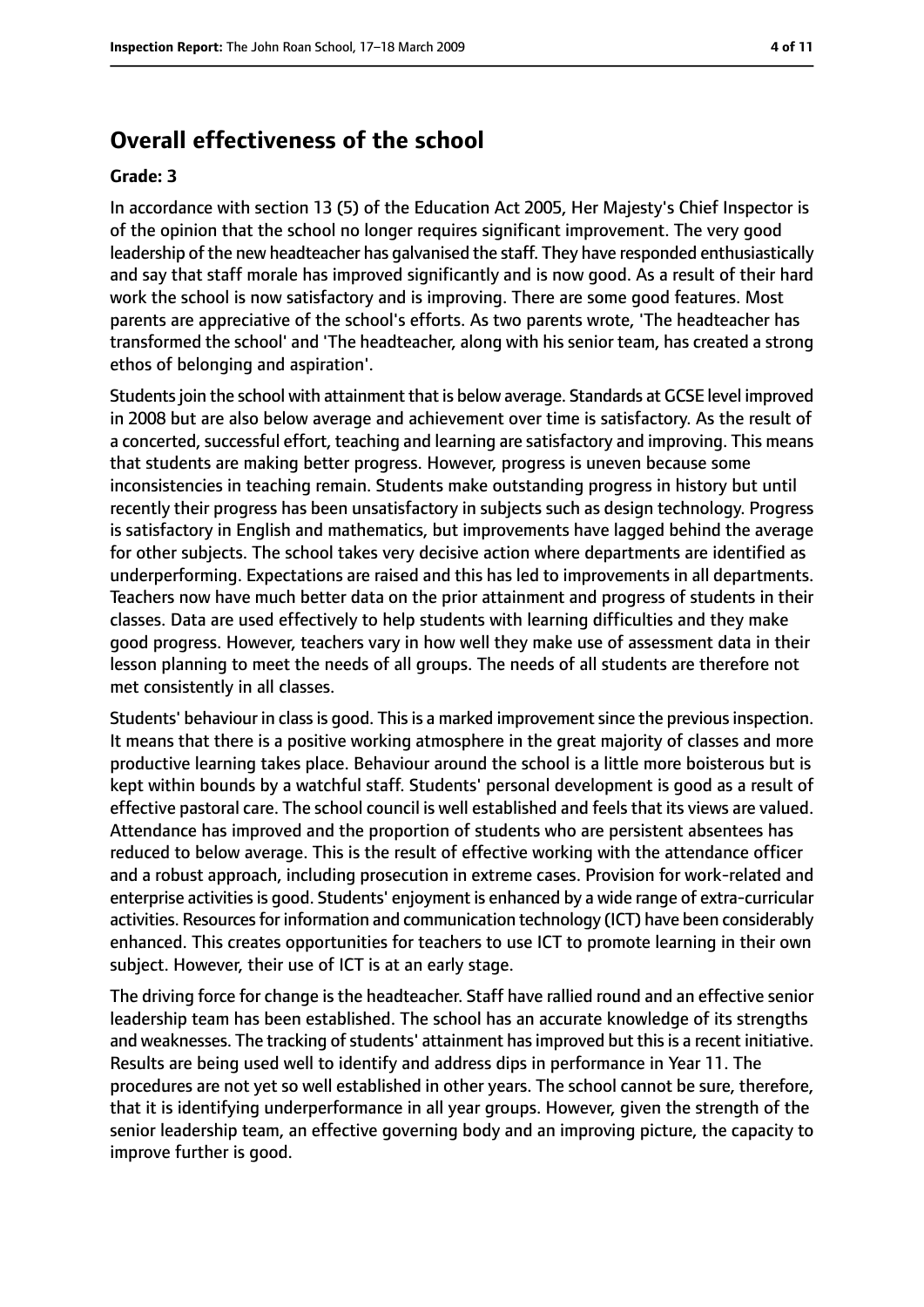#### **Effectiveness of the sixth form**

#### **Grade: 2**

There is a thriving sixth form community. Attainment on entry is well below average. Students achieve well although standards at A level remain below average. Some students make outstanding progress over the two years of study. A few find the pace in Year 12 too fast but benefit by taking an extra year in the sixth form. Guidance is good and helps students to make decisions about courses to take and destinations after leaving school. Teaching in the sixth form is good. Teachers have good subject knowledge and have positive relationships with their students. Students make an outstanding contribution to the school community. They help younger students to settle into school. They are consulted by the senior managers about all aspects of sixth form life. For example, there was a `qlobal cafand;eacute;' event when students worked in groups with sixth form tutors. The students identified ways in which the curriculum could be enhanced. The curriculum is currently satisfactory. At the instigation of the students, other subjects, including economics, will be offered next year. The planned additions to students' choices for courses have the potential to provide a good curriculum. The sixth form is led well and there is good capacity to improve further.

#### **What the school should do to improve further**

- Raise standards and achievement in English and mathematics.
- Ensure that all teaching is at least good, particularly in the use of assessment data and ICT, so that all students make good progress.
- Ensure that the tracking procedures identify dips in performance for all ability groups and trigger effective intervention strategies.

A small proportion of the schools whose overall effectiveness is judged satisfactory but which have areas of underperformance will receive a monitoring visit by an Ofsted inspector before their next section 5 inspection.

# **Achievement and standards**

#### **Grade: 3**

There is a rising trend at each key stage. In 2008, half of the students gained five or more GCSE grades A\* to C. However, only one third attained this standard when English and mathematics are included, which is only just above the minimum of 30% set by the government. Standards improved in English in 2008 but declined in mathematics. The school is rigorously addressing the relatively lower performance in these subjects. This includes advisory support, staff training and robust monitoring. The most progress has been made by the more able and the least able students who receive targeted support. However, a few students in the middle ability range have not made the progress they should have. There are no underachieving groups. Students with learning difficulties and/or disabilities make good progress because of the good provision.

# **Personal development and well-being**

#### **Grade: 2**

Students' spiritual, moral, social and cultural development is good. Students show a good understanding of and respect for a range of beliefs and cultures. Relationships between students and with staff are good and the school is a racially harmonious community. Students say that there are a few instances of bullying but they are dealt with effectively when they occur. Students have positive attitudes and this is shown by the marked improvement in their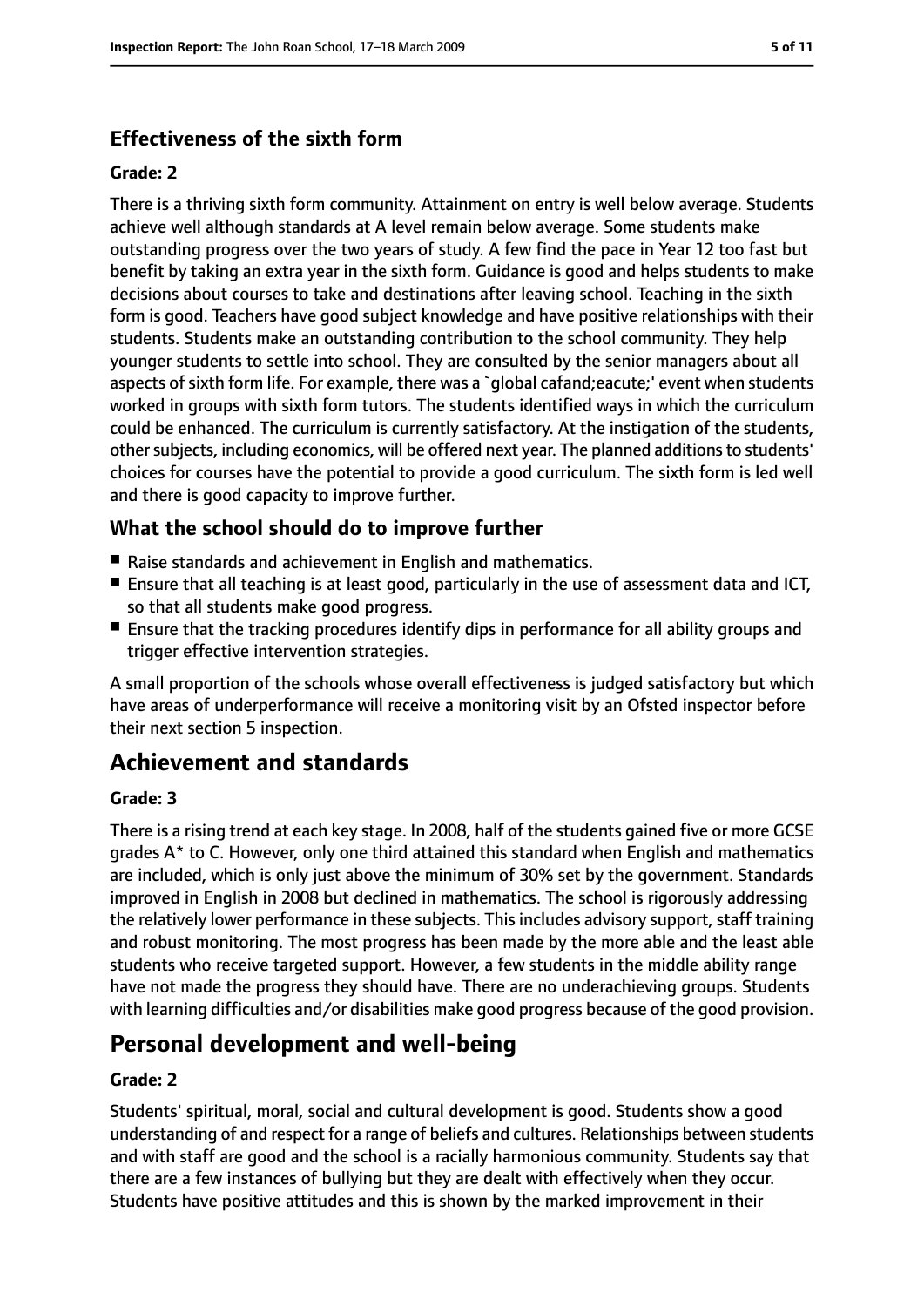attendance. In particular, the school has a lower proportion of persistent absentees than similar schools. Students have a good understanding of healthy living issues, acknowledged by the award of Healthy School status. School council members say that their views are valued. They have been able to influence decisions relating to uniform, food and the toilets. Students' average numeracy and literacy skills are reinforced by extensive opportunities for enterprise activities and work experience. Hence, their economic awareness is good, preparing them well for their future lives.

# **Quality of provision**

#### **Teaching and learning**

#### **Grade: 3**

The quality of teaching varies from outstanding to inadequate. The proportion of good lessons is increasing and the proportion of unsatisfactory lessons is much reduced. The school has 14 newly qualified teachers. They bring an enthusiasm and a vitality to the teaching although they are still learning their trade. Most teachers manage their classes well and this results in positive working atmospheres. In the best lessons, teachers use assessment data to match work to the abilities of different groups. However, in some lessons the same work is set to all students and the pace is too slow for some. Teachers are making effective use of interactive whiteboards but too few use ICT to help students to learn. Teaching assistants provide good support in classrooms and help students with learning difficulties to make good progress. The quality of marking is satisfactory and usually shows students how they might improve further.

#### **Curriculum and other activities**

#### **Grade: 3**

The curriculum is satisfactory and improving in the main school and in the sixth form. Strategies for promoting numeracy and literacy across the curriculum are satisfactory. The school has recently appointed a numeracy coordinator and is seeking to appoint a literacy coordinator. The provision for personal, social and health education is good and contributes significantly to students' strong personal development. Students receive good preparation for the world of work, including two weeks on work experience and a five-day enterprise programme. Business links in the sixth form have been strengthened this year through participating in Young Enterprise. The strength of the school's provision has been recognised through a silver award for work-related learning. There are more vocational programmes being introduced into the Key Stage 4 curriculum to better meet the needs of students.

#### **Care, guidance and support**

#### **Grade: 2**

Pastoral support is good and underpins students' good personal development. It emanates from the high level of care provided by individual staff. This is complemented by a good range of effective strategies. The school works well with other agencies. Consequently, behaviour and attendance are now good. There are rigorous, effective procedures for promoting good attendance. There is a clear system of rewards and sanctions that is consistently applied by staff. Expectations for good behaviour have been raised. Although the number of fixed-term exclusions continues to be high, it is reducing. Students have access to a range of programmes, including conflict resolution and anger management, which support their personal development well. Support for students who have learning difficulties and for those at the early stages of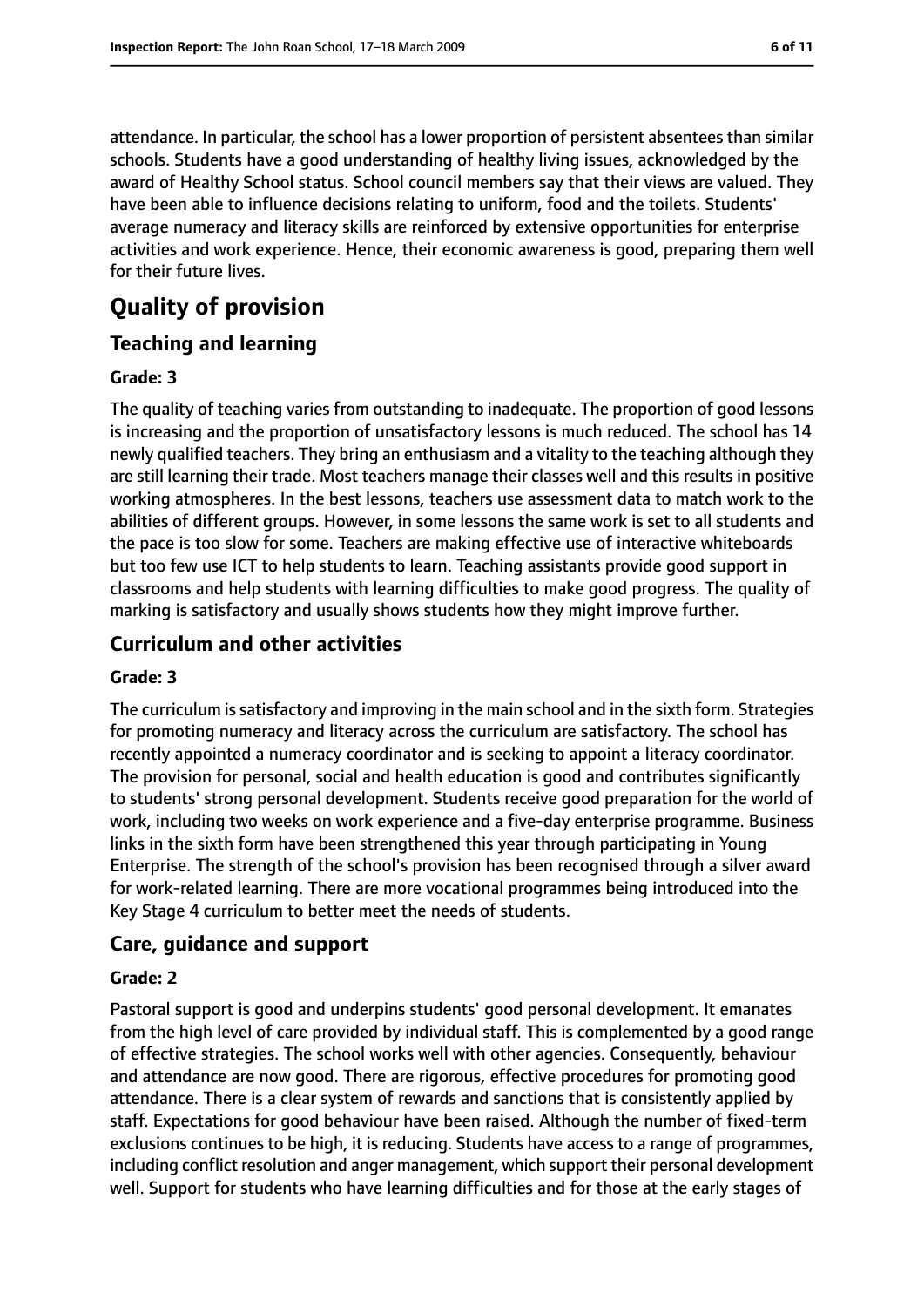learning English is organised well. The school is seeking to make further improvements by making stronger links between the different strands of in-school support. Record-keeping is exemplary and contributes to the smooth running of the inclusion department. Academic guidance is satisfactory and improving. As the new tracking system becomes established there is potential for improving early intervention strategies.

#### **Leadership and management**

#### **Grade: 2**

Senior leaders are effective in raising standards and improving the quality of education. The headteacher provides a vision that students can achieve and this is now being shared by all staff. The headteacher and governors take difficult decisions. This is leading to improvement in the quality of teaching and the effectiveness of middle managers. The school recognises that there is still work to do. The school has also made some good appointments. A new assistant headteacher has accepted oversight for the technology department as an interim measure. The early signs are that she has been able to transform the quality of planning and teamwork so that standards are rising. Another new assistant head is helping the school to move its good provision for inclusion further forward still. The school is proactive and is implementing action plans for all departments where students perform below expectation. There have been significant improvements to the two sites, including complete redecoration of one site and creation of new ICT and drama rooms. The school has been identified by the local authority as requiring a new building, and plans to replace the current buildings under the Building Schools for the Future programme are underway. In the interim, the school and the local authority recognise that there is more work to be done in the old buildings to maintain an environment conducive to effective learning. The governors are supporting and challenging when necessary. The school promotes citizenship well, and other aspects of community cohesion satisfactorily. It has allocated a senior manager to lead on forging stronger links with its local community.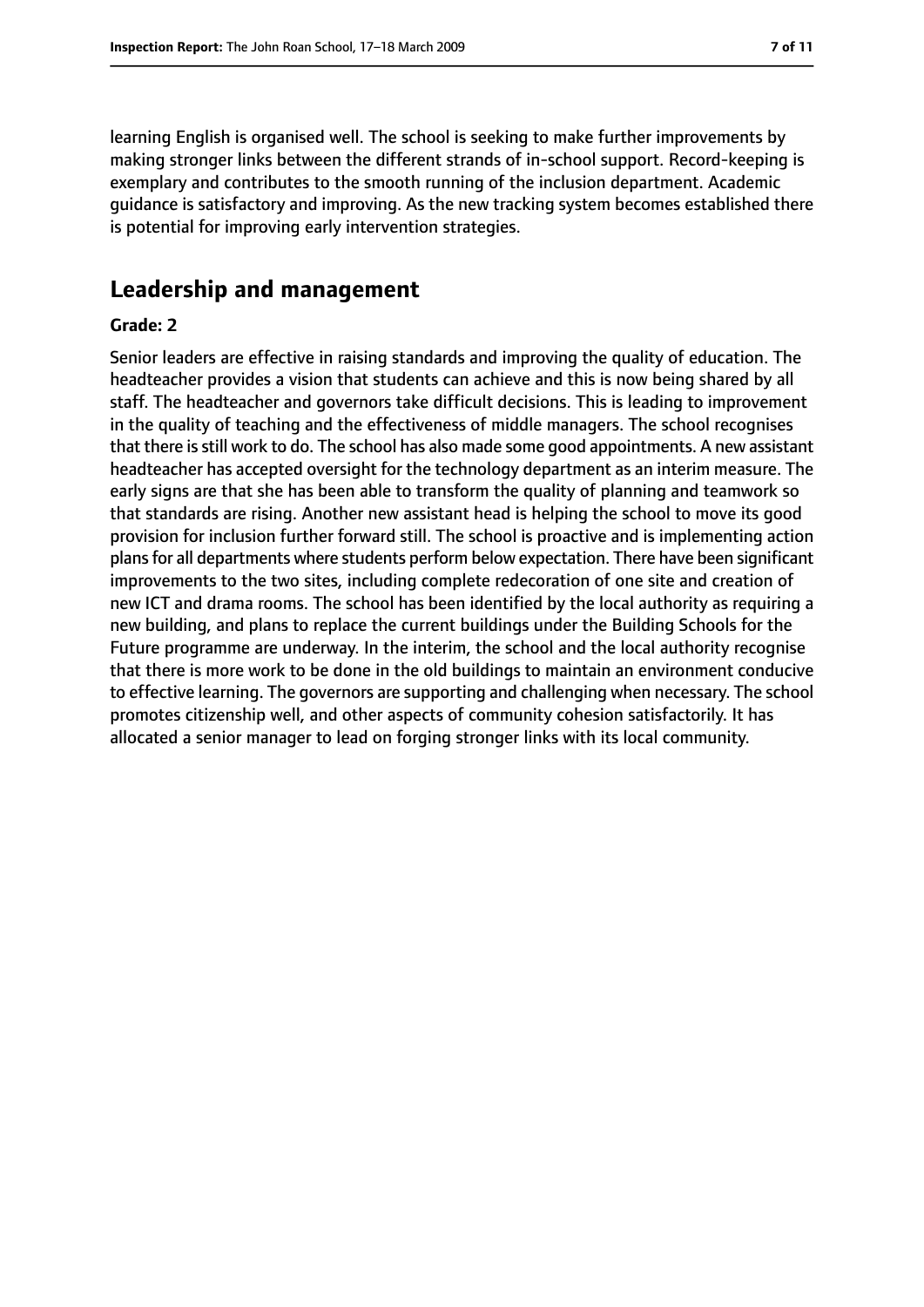**Any complaints about the inspection or the report should be made following the procedures set out in the guidance 'Complaints about school inspection', which is available from Ofsted's website: www.ofsted.gov.uk.**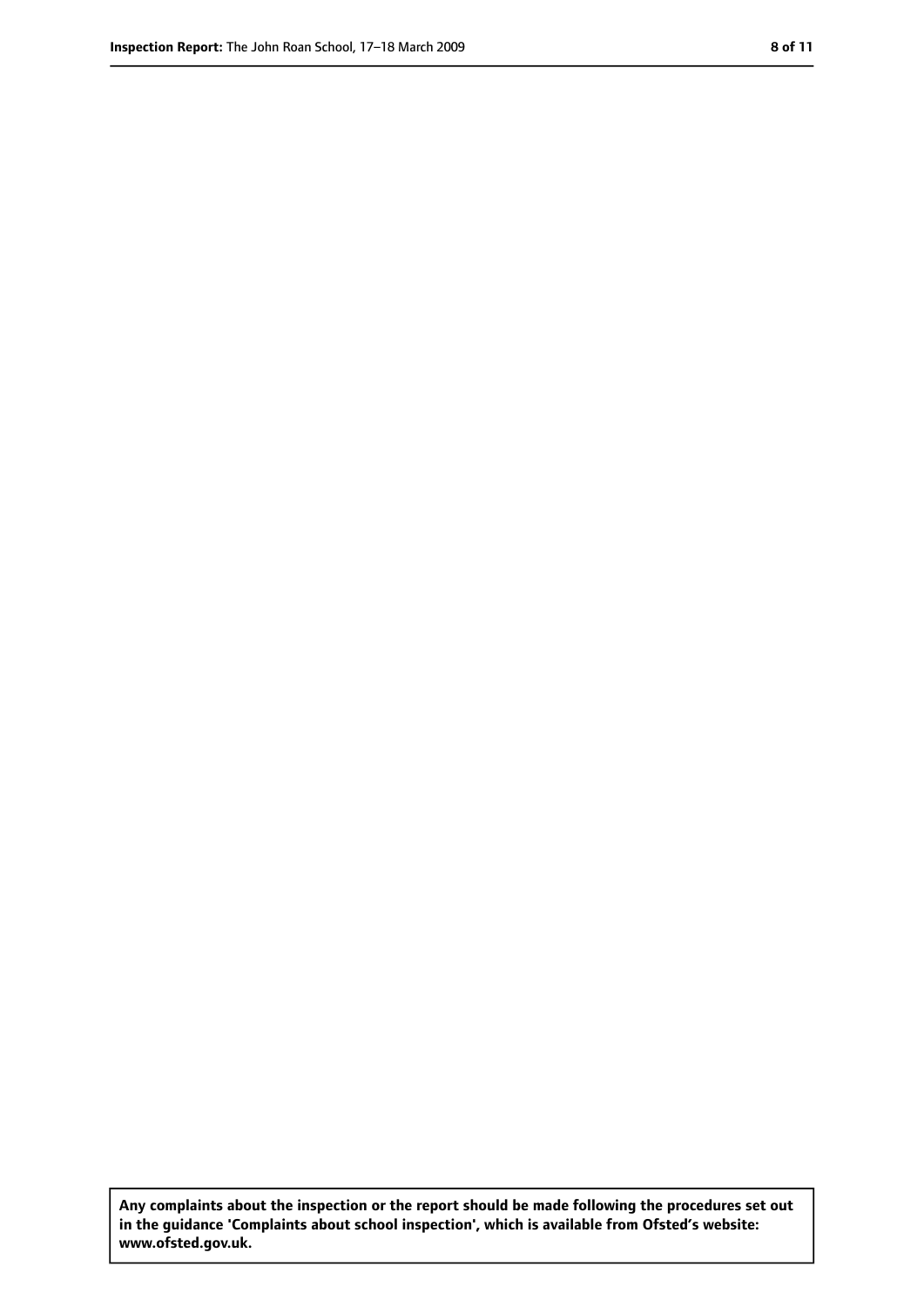# **Inspection judgements**

| Key to judgements: grade 1 is outstanding, grade 2 good, grade 3 | <b>School</b><br><b>Overall</b> | $16-19$ |
|------------------------------------------------------------------|---------------------------------|---------|
| satisfactory, and grade 4 inadequate                             |                                 |         |

#### **Overall effectiveness**

| How effective, efficient and inclusive is the provision of<br>education, integrated care and any extended services in<br>meeting the needs of learners? |     |     |
|---------------------------------------------------------------------------------------------------------------------------------------------------------|-----|-----|
| Effective steps have been taken to promote improvement since<br>the last inspection                                                                     | Yes | Yes |
| How well does the school work in partnership with others to<br>promote learners' well being?                                                            |     |     |
| The capacity to make any necessary improvements                                                                                                         |     |     |

#### **Achievement and standards**

| How well do learners achieve?                                                                               |  |
|-------------------------------------------------------------------------------------------------------------|--|
| The standards <sup>1</sup> reached by learners                                                              |  |
| How well learners make progress, taking account of any<br>significant variations between groups of learners |  |
| How well learners with learning difficulties and/or disabilities<br>make progress                           |  |

#### **Annex A**

<sup>&</sup>lt;sup>1</sup>Grade 1 - Exceptionally and consistently high; Grade 2 - Generally above average with none significantly below average; Grade 3 - Broadly average to below average; Grade 4 - Exceptionally low.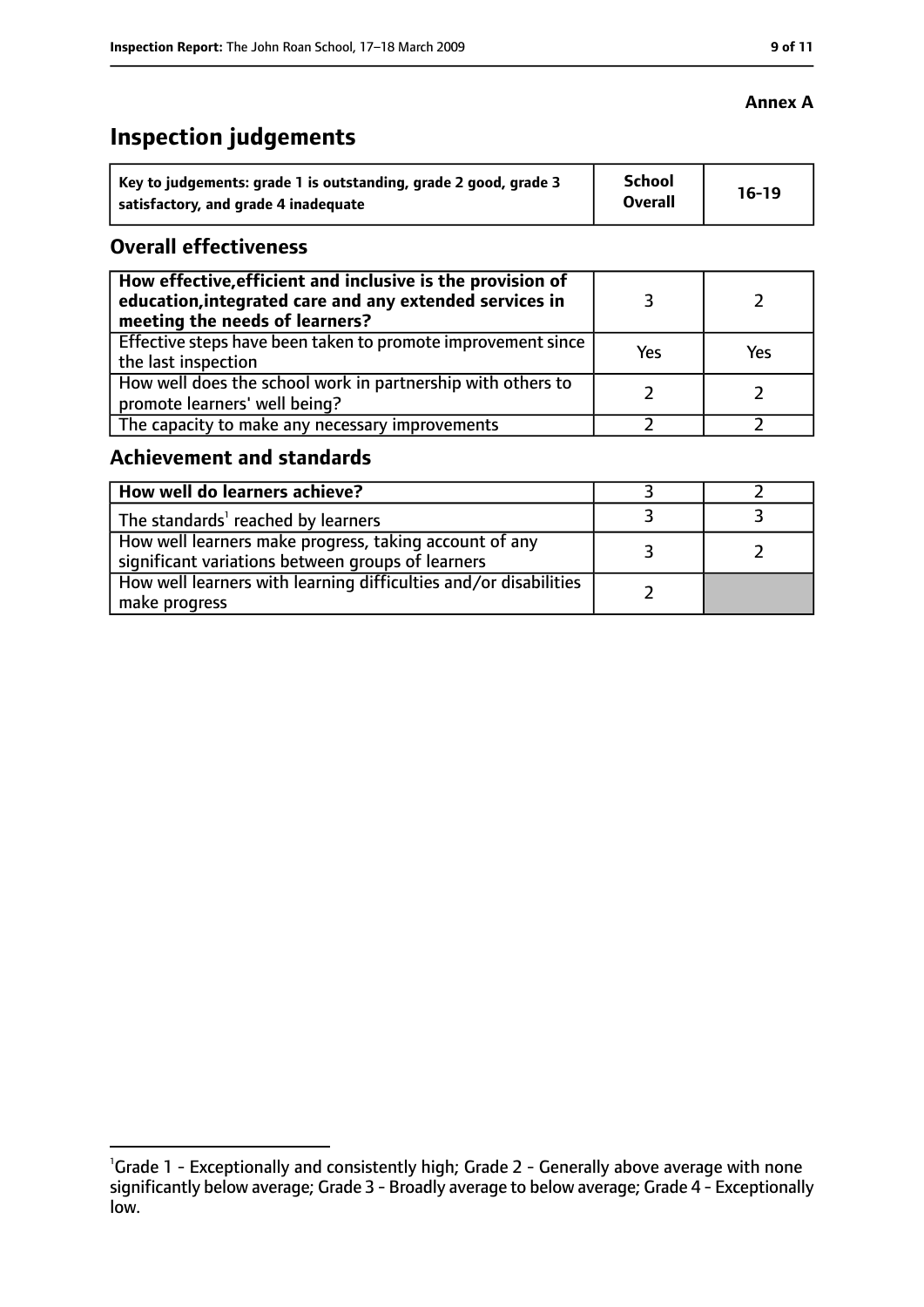### **Personal development and well-being**

| How good are the overall personal development and<br>well-being of the learners?                                 |  |
|------------------------------------------------------------------------------------------------------------------|--|
| The extent of learners' spiritual, moral, social and cultural<br>development                                     |  |
| The extent to which learners adopt healthy lifestyles                                                            |  |
| The extent to which learners adopt safe practices                                                                |  |
| The extent to which learners enjoy their education                                                               |  |
| The attendance of learners                                                                                       |  |
| The behaviour of learners                                                                                        |  |
| The extent to which learners make a positive contribution to<br>the community                                    |  |
| How well learners develop workplace and other skills that will<br>contribute to their future economic well-being |  |

# **The quality of provision**

| $\mid$ How effective are teaching and learning in meeting the<br>full range of learners' needs?       |  |
|-------------------------------------------------------------------------------------------------------|--|
| How well do the curriculum and other activities meet the range<br>of needs and interests of learners? |  |
| How well are learners cared for, quided and supported?                                                |  |

# **Leadership and management**

| How effective are leadership and management in raising<br>achievement and supporting all learners?                           |               |               |
|------------------------------------------------------------------------------------------------------------------------------|---------------|---------------|
| How effectively leaders and managers at all levels set clear<br>direction leading to improvement and promote high quality of | 2             |               |
| care and education                                                                                                           |               |               |
| How effectively leaders and managers use challenging targets<br>to raise standards                                           | $\mathcal{P}$ |               |
| The effectiveness of the school's self-evaluation                                                                            | $\mathcal{P}$ | $\mathcal{P}$ |
| How well equality of opportunity is promoted and discrimination<br>eliminated                                                | 2             |               |
| How well does the school contribute to community cohesion?                                                                   | ξ             |               |
| How effectively and efficiently resources, including staff, are<br>deployed to achieve value for money                       | 3             |               |
| The extent to which governors and other supervisory boards<br>discharge their responsibilities                               | $\mathcal{P}$ |               |
| Do procedures for safequarding learners meet current<br>qovernment requirements?                                             | Yes           | Yes           |
| Does this school require special measures?                                                                                   | <b>No</b>     |               |
| Does this school require a notice to improve?                                                                                | No            |               |